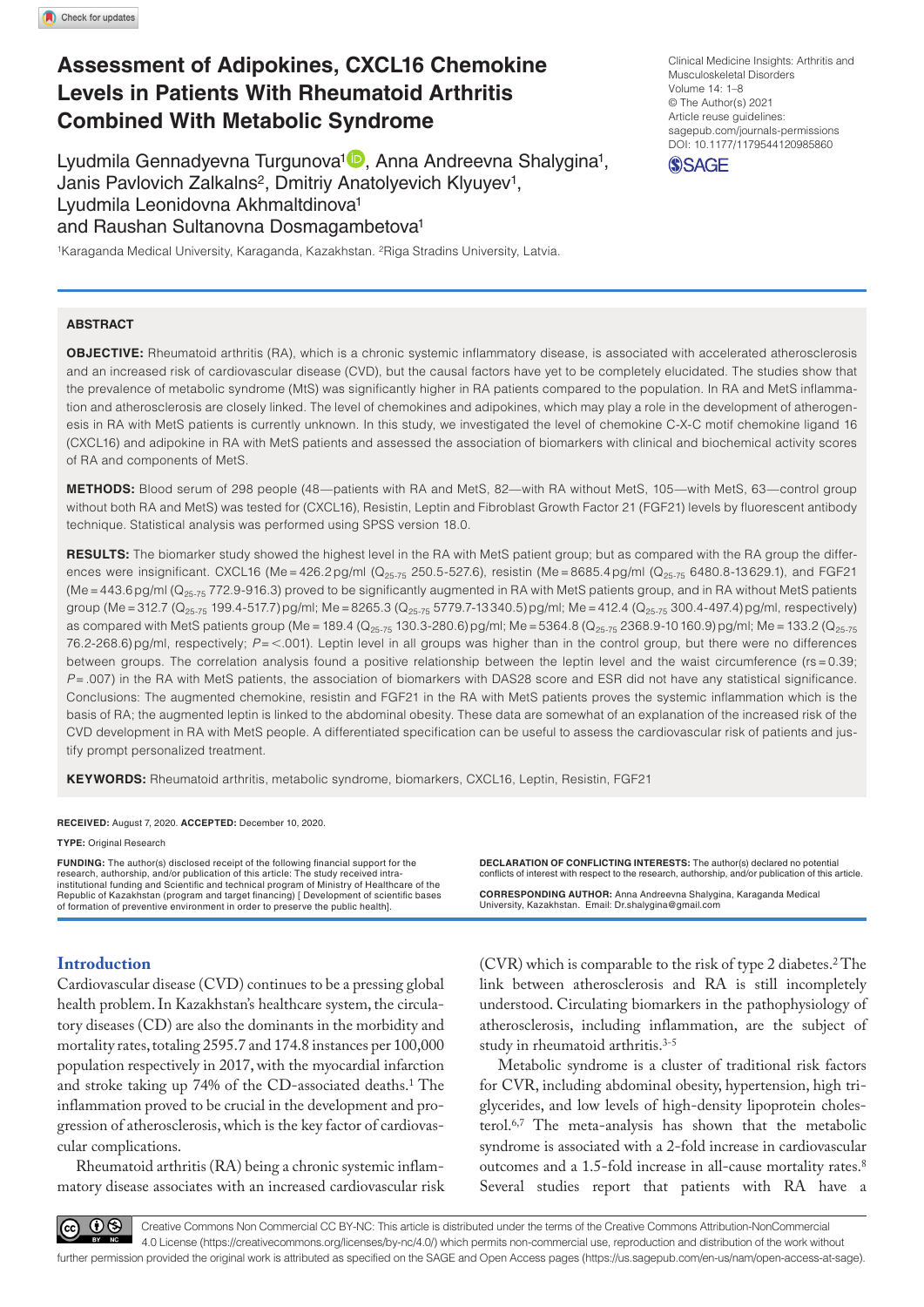significantly higher prevalence of the metabolic syndrome (MtS) compared to the general population.<sup>9</sup> The metabolic syndrome (MtS) is believed to increase the risk of CVR in patients with RA.10 The metabolic syndrome has also been found to increase the risk of having moderate-to-high disease activity in RA patients.11

Systemic inflammation is assumed to be a common pathogenetic link of rheumatoid arthritis and metabolic syndrome. The exact pathogenesis of chronic inflammation is not yet completely studied. The adipocitokines and chemokines have been found to be among the major hallmarks for the pathogenesis of chronic inflammation. Chemokines play an important role in recruitment and functioning of immune cells, and angiogenesis in rheumatoid arthritis.12 The stimulation of chemokine receptors aggravates an inflammatory response in adipose tissue. By regulating macrophage recruitment and M1/M2 phenotype switch they cause the insulin resistance.<sup>13</sup> Inhibition of CCR5 expression reduces the aggregation of pro-atherogenic cytokines to the site of arterial injury). Adipokines produced by white adipose tissue contribute to hepatic insulin sensitivity, skeletal muscle, and adipose tissue insulin sensitivity and to metabolic syndrome. Proinflammatory adipokines also participate in the regulation of the immune response and endothelial function, and have an effect on the synovial membrane and cartilage.14

The link between metabolic syndrome and rheumatic diseases is complex. Several studies have shown that there was no association between leptin and resistin levels and the RA disease activity,15,16 other studies report about association of leptin and resistin levels and the clinical and laboratory scores of RA disease activity.17-19 Increased FGF21 levels in RA patients compared to osteoarthritis patients was associated with BMI but not with RA disease activity.20

Since the biomarkers may have several participation roles and ways, we can assume that the RA together with the MtS enhances the biological effects of biomarkers. The are few studies on adipokine status in RA patients with MtS.21,22 We did not find any comprehensive study of adipokine and CXCL16 chemokine levels in RA patients with MtS compared to RA patients without MtS, and MetS patients.

Thus, the objective of our study was to investigate the level of chemokine CXCL-16 and adiopokines (leptin, resistin, FGF21) in RA patients with MtS.

#### **Material and Methods**

#### *Subjects*

We carried out an observational cohort study. The study was carried out at the level of 2 municipal outpatient clinics (#1 and #3) in Karaganda city (Kazakhstan). Inclusion criteria: age from 25 to 65years, patients with verified rheumatoid arthritis, metabolic syndrome. The control group consisted of persons without metabolic syndrome and rheumatoid arthritis, corresponding to gender and age. Exclusion criteria: previous

myocardial infarction, history of acute cerebrovascular accident, end-stage cardiac, renal, liver failure, pregnancy.

In total, the study included 299 people. Of these, 48 are patients with rheumatoid arthritis in combination with metabolic syndrome (RA with MtS), 84 people are patients with rheumatoid arthritis without metabolic syndrome (RA without MtS), 105 people are people with metabolic syndrome without rheumatoid arthritis (MtS), 62 people made up a control group (Control).

Patients were examined in the setting of the Karaganda Medical University. All participants submitted a written informed consent prior to any study-associated procedure. The study was approved by the Institutional Review Board of the Karaganda Medical University (registration number 47 of August 10, 2018). The study was carried out in accordance with the Good Clinical Practice Guidelines (GCP) and the Declaration of Helsinki.

### *Diagnosis of rheumatoid arthritis and determination of activity*

The diagnosis of rheumatoid arthritis was made on the basis of the 2010 ACR/European League Against Rheumatism (EULAR)/American College of Rheumatology criteria for RA.23,24 RA activity was determined by the Disease Activity Score 28-ESR (DAS28-ESR).

#### *Metabolic syndrome*

Metabolic syndrome was classified according to the criteria of the International Diabetes Federation (IDF, 2009) based on the presence of central obesity (waist circumference  $(WT) \ge 94$  cm for Caucasian males and  $\geq 80$  cm for women in combination with any 2 of the following 4 factors: triglycerides (TG): ≥150 mg/dl (1.7 mmol/l), or specific treatment for the disorder; a decrease in the content of high density lipoproteins (HDL cholesterol): <40mg/dl (1.03mmol/l) in men and <50mg/dl (1.29mmol/l) in women, or specific treatment for this disorder; increased blood pressure (BP): systolic blood pressure (SBP) ≥130 or diastolic blood pressure (DBP) ≥85 mm Hg, or treatment of previously diagnosed hypertension; increased fasting plasma glucose:  $\geq 100 \text{ mg/dl}$  (5.6 mmol/l), or previously diagnosed type 2 diabetes mellitus.25

## *Questionnaire*

The questionnaire was comprised of questions about gender, age of the respondent, socio-demographic aspects (nationality, marital status, education background, occupation). The "employed" category of the "occupation" line included the civil servants, private sector workers, and entrepreneurs. The "unemployed" category included pensioners and actually unemployed people. The questionnaire also comprised the questions about daily 30-minute physical activity (PA), active smoking at that point.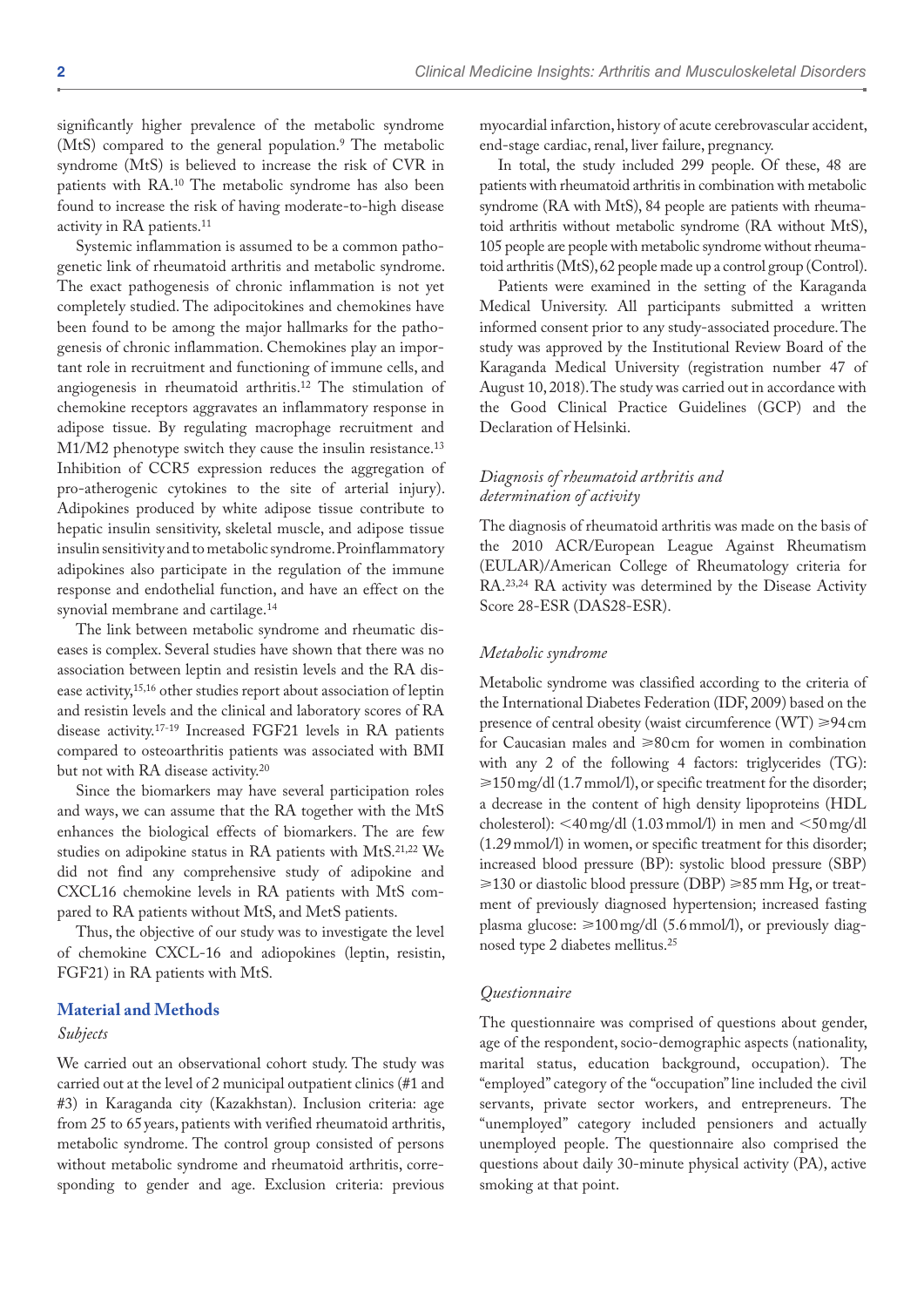#### *Physical examination*

We measured the waist circumference (WC) by standard method to verify the metabolic syndrome. Blood pressure (BP) was measured 3 times in both hands after 15minutes of rest. The final result of the measurement was the arithmetic mean of the 3 measurements. The BMI was calculated in all patients.

#### *Laboratory diagnostics*

Glucose was measured using the Accu-Chek Active system in capillary blood after 12hours of fasting. The high-density lipoprotein cholesterol was determined by selective precipitation method. Blood samples for laboratory evaluation of biochemical parameters were obtained after participants' overnight fast. Cholesterol, (TG), uric acid levels in the blood were determined by enzymatic colorimetric method with selective protection without precipitation. Low-density lipoprotein cholesterol (LDL-C) was calculated using the Friedewald Equation. The erythrocyte sedimentation rate was determined (ESR) by Panchenkov's method.

To determine soluble CXCL16, Leptin, Resistin and FGF21 in blood serum, a multiplex immunofluorescence assay was performed using XMap technology (examination on the surface of fluorescently coded magnetic particles known as MagPex—microspheres). For this, a Bioplex 3D device and a set of reagents Millipex Human Cardiovascular disease Magnetic Bead, Bio-Plex Pro Human Diabetes, Bio-Plex RBM Hu Metab Panel 2 were used. A variant with a 16-hour incubation was used. The results were evaluated using the patented Luminex Xponent v. 4.0.846.0 and Bioplex Manager 6.1. CXCL16minimum detectable concentration 13.2pg/ml intraassay CV <10% inter-assay CV <20%. FGF-21 low limits of qualification 25pg/ml low limits detection 11pg/ml intraassay CV 16% inter-assay CV 19%. Leptin Low limits of qualification 11.5pg/ml low limits detection 3.1pg/ml intra-assay CV 3% inter-assay CV 4%. Resistin Low limits of qualification 2.3pg/ml low limits detection 1.3 intra-assay CV 3% interassay CV 4%.

#### *Statistical processing*

Statistical processing of the material was carried out using the statistical package for social sciences (SPSS for Windows, version 23.0, SPSS Inc., Chicago, Illinois, USA). All continuous variables were checked for normal distribution using the Kolmogorov-Smirnov criterion. In our study, all variables had an abnormal distribution, so the data is presented as median and IQR. Categorical values were represented as numbers and percent. Comparisons between groups were made using the Kruskal–Wallis test. Significance level was calculated by the following formula:  $P = 1 - .951/n$ , where n is the number of comparisons made. The number of paired comparisons between the 4 groups was 6, so the significance level is *P*= 1 − .951/6 = .0085. The 2-tailed correlation analysis was carried out using Spearman's method. The significance level for correlation analysis assumed to be  $P \leq 0.005$ .

#### *Study results*

The characteristics of the surveyed are presented in Table 1. Females dominated in all groups, the mean of age did not differ significantly in the groups RA with MtS, RA without MtS and MtS. The mean of age in the Controls was lower than in the other groups. The analysis of socio-demographic points showed that married people predominated in all groups. The proportion of people with higher education was higher in the MetS group (49.4%) compared to other groups. Persons with disabilities were noted in RA with MtS—41.6% and in RA without MtS—41.5%. Despite the presence of rheumatoid arthritis, we found no differences between groups in the frequency of daily 30-minute PA. The percentage of active smoking in the groups did not differ and did not exceed 18%. It should be noted that in the RA without MtS group, the median BMI did not belong to normal values and amounted to 25.9kg/m2.

An analysis of the parameters of carbohydrate and lipid metabolism and biomarkers is presented in Table 2. Perhaps, due to the "lipid paradox" in rheumatoid arthritis, we did not find changes in lipid metabolism, while in the MtS group there were the highest blood glucose, triglycerides, low density lipoproteins and the lowest high density lipoproteins. Cholesterol levels did not differ between groups.

Analysis of biomarker levels showed the following results: adipokine levels have the lowest values in Control. It is clearly seen that the levels of biomarkers increase from the Control group to the RA with MtS group and acquire the highest rates in the RA with MtS group.

In a pairwise comparison between groups Table 3, it was found that in the group of patients with RA with MtS, the glucose level was higher in patients with RA without MtS and was lower than in patients with MtS. Comparison of lipid metabolism indices showed that the HDL-C level in patients with RA with MtS and RA without MtS was higher than in the group with MtS and Controls. The triglyceride level in all groups was higher than the level of the control group, but in patients with MtS it was higher than in the group with RA without MtS. The level of biomarkers had the highest values in the group of patients with RA with MtS, but compared with the group of patients with RA without MtS, this increase in biomarkers did not have statistically significant differences. When comparing biomarkers of the group with RA with MtS with the group of patients with MtS, it was found that the level of chemokine CXCL16, resistin and FGF21 was significantly higher in RA with MtS.

Correlation analysis of biomarkers with clinical and laboratory parameters showed that in the RA with MtS group, the leptin level had a positive relationship with WC, the resistin level—with the age of the patients (Table 4). FGF21 levels were negatively associated with HDL. We found no correlations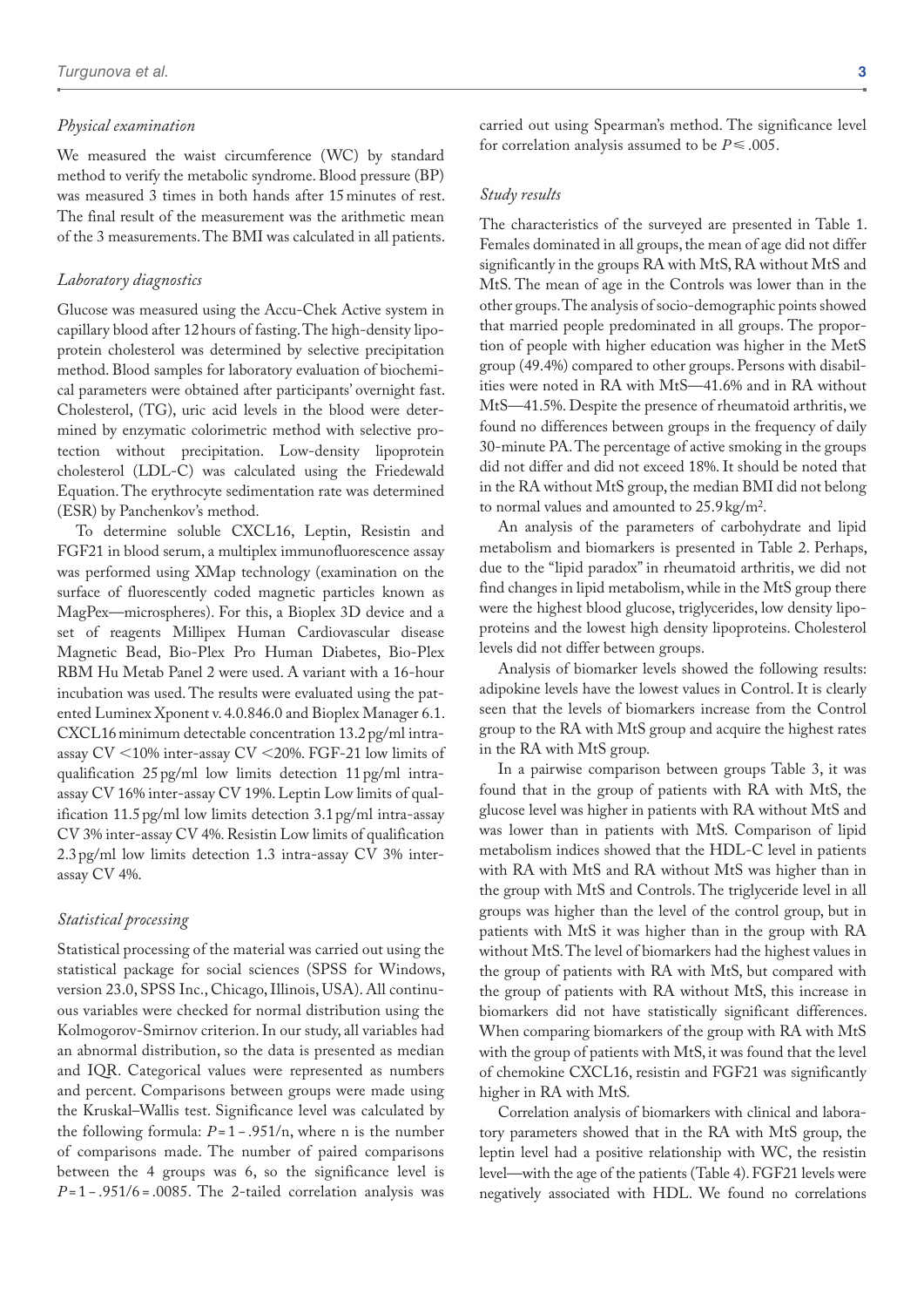| <b>CRITERIA</b>                                               | <b>RA WITH MTS</b><br>$(N=48)$ | <b>RA WITHOUT MTS</b><br>$(N=82)$ | $MTS (N = 105)$     | CONTROLS $(N=63)$   | $\mathsf{P}$ |
|---------------------------------------------------------------|--------------------------------|-----------------------------------|---------------------|---------------------|--------------|
| Age, years Me $(Q_{25}-Q_{75})$                               | 57 (52-62)                     | 53.0 (47.0-59.0)                  | 56.0 (47.5-60.0)    | 42.0 (38.0-49.5)    | .004         |
| Sex, n (%)                                                    |                                |                                   |                     |                     |              |
| Female                                                        | 36 (75)                        | 59 (72)                           | 67 (63.8)           | 38 (60.3)           | .257         |
| Male                                                          | 12(25)                         | 23 (28)                           | 38 (36.2)           | 25 (39.7)           |              |
| Marital status, n (%)                                         |                                |                                   |                     |                     |              |
| Single                                                        | 4(8.4)                         | 6(7.4)                            | 10(9.5)             | 12 (19.0)           | .001         |
| Married                                                       | 29 (60.4)                      | 64 (78.0)                         | 77(73.3)            | 47 (74.6)           |              |
| Divorced                                                      | 5(10.4)                        | 6(7.3)                            | 8(7.7)              | 3(4.8)              |              |
| Widower/widow                                                 | 10(20.8)                       | 6(7.3)                            | 10(9.5)             | 1(1.6)              |              |
| Education background, n (%)                                   |                                |                                   |                     |                     |              |
| Secondary                                                     | 9(18.8)                        | 7(12.3)                           | 4(3.9)              | 18 (28.6)           | < .001       |
| Vocational secondary education                                | 25(52.1)                       | 48 (58.5)                         | 49 (46.7)           | 29 (46.0)           |              |
| Higher                                                        | 14 (29.1)                      | 24 (29.2)                         | 52 (49.4)           | 16 (25.4)           |              |
| Occupation, n (%)                                             |                                |                                   |                     |                     |              |
| Employed                                                      | 13 (27.2)                      | 23 (28.0)                         | 63 (60)             | 42 (66.6)           | < .001       |
| Unemployed                                                    | 15(31.2)                       | 25 (30.5)                         | 42 (40)             | 21 (33.4)           |              |
| <b>Disabled</b>                                               | 20 (41.6)                      | 34 (41.5)                         | 0(0)                | O(0)                |              |
| FA, n (%)                                                     | 23 (47.9)                      | 54 (65.9)                         | 61(58.1)            | 38 (60.3)           | .167         |
| Smoking, n (%)                                                | 8(16.7)                        | 13 (15.9)                         | 18 (17.1)           | 12 (19)             | .967         |
| WC, cm Me $(Q_{25} - Q_{75})$                                 |                                |                                   |                     |                     |              |
| Female                                                        | 98 (90.0-102.7)                | 90.0 (81.0-98.0)                  | 100 (89-110)        | 72.5 (68.7-75.2)    | < .001       |
| Male                                                          | 99.5 (95.0-108.5)              | 90.0 (80.0-92.0)                  | 107.5 (100-118.5)   | 80.0 (78.5-91.0)    |              |
| BMI, kg/m <sup>2</sup> Me (Q <sub>25</sub> -Q <sub>75</sub> ) | 29.2 (25.9-32.7)               | 25.9 (21.9-29.3)                  | 30.1 (27.3-34.5)    | 22.8 (20.8-24.6)    | < .001       |
| SBP, mm Hg Me (Q <sub>25</sub> -Q <sub>75</sub> )             | 135 (120-148)                  | 120 (113.7-130.0)                 | 130.0 (120.0-140.0) | 110.0 (100.0-120.0) | < .001       |
| DBP, mm Hg Me $(Q_{25} - Q_{75})$                             | 80 (80-90)                     | 70.0 (70.0-80.0)                  | 80.0 (80.0-90.0)    | 70.0 (65.0-80.0)    | < .001       |

**Table 1.** Characteristics of patients with RA with MtS, RA without MtS, MtS and controls.

Abbreviations: BMI, body mass index; DBP, diastolic blood pressure; FA, physical activity; SBP, systolic blood pressure; WC, waist circumference.

between CXCL16 and adipokines with DAS28, ESR. As well as in the RA with MtS group, in the RA without MtS group, a significant positive correlation was found between the level of leptin and WC (Table 5). HDL levels were accompanied by increases in CXCL16 and resistin. We did not find significant correlations of biomarkers with activity on the DAS 28-ESR scale and ESR level.

# **Discussion**

Our study was the first to compare such biomarkers as CXCL16, leptin, resistin, and FGF21 in RA patients with MetS compared to RA patients without MetS, and MetS patients.

We found a high level of CXCL16 in the RA with MetS group compared to MetS group and no difference in RA without MetS group. Studies of CXCL16 levels in RA patients are conflicting: some authors have found highly elevated CXCL16 levels in serum and in synovial fluid in RA patients compared to osteoarthritis patients, and the control group.<sup>26,27</sup> In another study, the chemokine CXCL16 levels were the same as in the control group,<sup>28</sup> but the authors noted that CXCL16 was highly elevated in patients with seropositive RA compared to seronegative ones. We have not found any significant correlation relationship between CXCL16 and ESR, the RA disease activity score. While Zhang et al, Li et al in their independent studies have shown a correlation of the CXCL16 levels with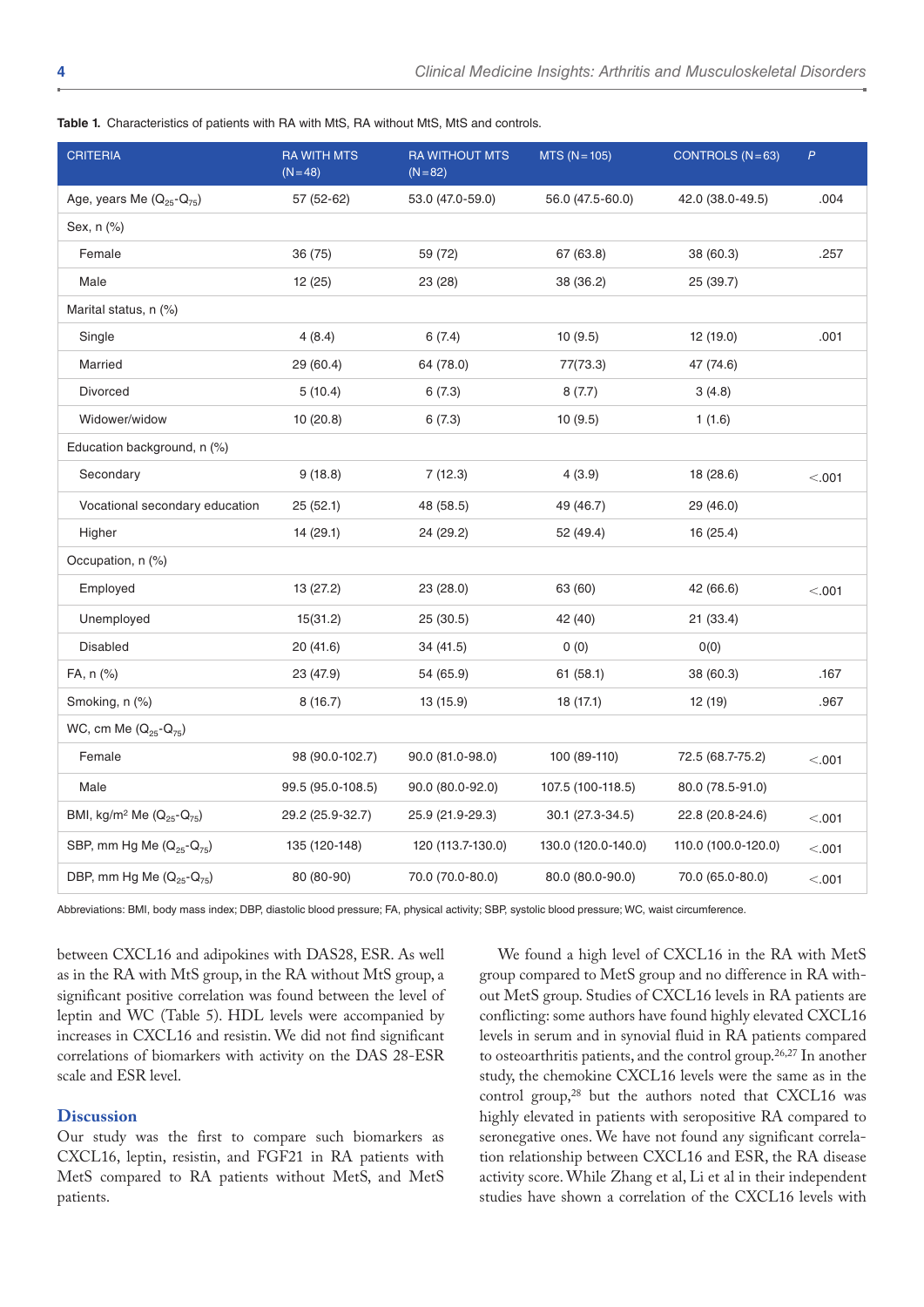| I              |  |
|----------------|--|
|                |  |
|                |  |
|                |  |
|                |  |
| ׇ֚֘֡           |  |
|                |  |
|                |  |
| í              |  |
|                |  |
|                |  |
|                |  |
|                |  |
|                |  |
|                |  |
|                |  |
|                |  |
|                |  |
|                |  |
|                |  |
|                |  |
| j              |  |
|                |  |
|                |  |
|                |  |
|                |  |
| I              |  |
|                |  |
|                |  |
|                |  |
|                |  |
|                |  |
|                |  |
| :              |  |
|                |  |
|                |  |
|                |  |
|                |  |
| l              |  |
|                |  |
| ֦֦֘֝֡֡֡֡֡֡     |  |
|                |  |
|                |  |
|                |  |
|                |  |
|                |  |
| Ó              |  |
| ׇ֚֬֡           |  |
| $\overline{a}$ |  |
| ļ              |  |
|                |  |
|                |  |
|                |  |
|                |  |
| ׇ֚֠֕֡<br>Ì     |  |
|                |  |
|                |  |
|                |  |
|                |  |
|                |  |
|                |  |
|                |  |
|                |  |
|                |  |
|                |  |
|                |  |
|                |  |
| Ī              |  |
|                |  |
|                |  |
|                |  |
|                |  |
|                |  |
|                |  |
| Ś              |  |
| $\overline{a}$ |  |
|                |  |
|                |  |
|                |  |
|                |  |
| l              |  |
| j              |  |
|                |  |
|                |  |
|                |  |
|                |  |
|                |  |
| ī              |  |
|                |  |
|                |  |
|                |  |
|                |  |
|                |  |
|                |  |
|                |  |
| ׇ֖֘֝֬֕         |  |
|                |  |
|                |  |
| Ï              |  |
| ֚֚֬            |  |
| d              |  |
|                |  |
|                |  |
|                |  |
|                |  |
|                |  |
|                |  |
|                |  |
|                |  |
|                |  |
|                |  |
|                |  |
| ł              |  |
| ¢              |  |
|                |  |
|                |  |
| i              |  |
|                |  |
|                |  |
|                |  |
| j              |  |
| able<br>į<br>I |  |

| PARAMETER, ME $(\mathsf{Q}_{2\mathsf{S}}\text{-}\mathsf{Q}_{7\mathsf{S}})$ | RA WITH MTS (N=48)       | RA WITHOUT MTS (N=82)                        | $MTS (N=105)$             | $CONTROL (N=63)$                                                                                                                                                                                                                                                                                                                                        | $\chi^2$ | Ó,    |
|----------------------------------------------------------------------------|--------------------------|----------------------------------------------|---------------------------|---------------------------------------------------------------------------------------------------------------------------------------------------------------------------------------------------------------------------------------------------------------------------------------------------------------------------------------------------------|----------|-------|
| Serum cholesterol, mmol/l                                                  | $5.3(4.7-6.8)$           | $5.9(4.7 - 7.5)$                             | 5.5 (4.6-6.9)             | $5.4(4.5-6.7)$                                                                                                                                                                                                                                                                                                                                          | 1.79     | .616  |
| Glucose, mmol/l                                                            | $5.7(5.2-6.0)$           | $5.2(5.0-5.7)$                               | $6.1(5.6-7.9)$            | $5.4(5.1-5.7)$                                                                                                                                                                                                                                                                                                                                          | 74.2     | < 001 |
| TG, mmol/l                                                                 | $1.2(0.8-2.3)$           | $1.06(0.6 - 1.4)$                            | $1.5(0.9 - 2.1)$          | $0.7(0.5 - 1.1)$                                                                                                                                                                                                                                                                                                                                        | 45.0     | < 001 |
| HDL-C, mmol/l                                                              | $1.43(1.07 - 2.93)$      | $1.6(1.3 - 2.6)$                             | $0.96(0.81 - 1.12)$       | $0.99(0.19 - 1.45)$                                                                                                                                                                                                                                                                                                                                     | 97.0     | < 001 |
| LDL-C, mmol/l                                                              | $2.5(2.0-3.9)$           | $3.0(2.3 - 4.0)$                             | $3.3(2.9 - 4.5)$          | $1.3(1.1-1.5)$                                                                                                                                                                                                                                                                                                                                          | 13.9     | .003  |
| CXCL16, pg/ml                                                              | 426.2 (250.5-527.6)      | 312.7 (199.4-517.7)                          | 189.4 (130.3-280.6)       | 274.4 (221.0-362.9)                                                                                                                                                                                                                                                                                                                                     | 72.9     | < 001 |
| Leptin, pg/ml                                                              | 16536.8 (8148.6-31648.4) | 2186.5 (5207.1-25070.1)                      | 11 184.0 (6100.7-31916.1) | 4230.6 (1799.6-8129.4)                                                                                                                                                                                                                                                                                                                                  | 46.8     | < 001 |
| Resistin, pg/ml                                                            | 8685.4 (6480.8-13629.1)  | 8265.3 (5779.7-13340.5)                      | 5364.8 (2368.9-10 160.9)  | 4886.9 (3127.2-6730.9)                                                                                                                                                                                                                                                                                                                                  | 40.3     | < 001 |
| FGF21, pg/ml                                                               | 443.6 (772.9-916.3)      | 412.4 (300.4-497.4)                          | 133.2 (76.2-268.6)        | $126.1(45.1 - 232.4)$                                                                                                                                                                                                                                                                                                                                   | 89.8     | $00$  |
| i                                                                          |                          | $\ddot{\phantom{a}}$<br>$\ddot{\phantom{a}}$ | - 1<br>- 1<br>- 1<br>- 1  | $\begin{bmatrix} 1 & 0 & 0 \\ 0 & 0 & 0 \\ 0 & 0 & 0 \\ 0 & 0 & 0 \\ 0 & 0 & 0 \\ 0 & 0 & 0 \\ 0 & 0 & 0 \\ 0 & 0 & 0 \\ 0 & 0 & 0 & 0 \\ 0 & 0 & 0 & 0 \\ 0 & 0 & 0 & 0 \\ 0 & 0 & 0 & 0 \\ 0 & 0 & 0 & 0 & 0 \\ 0 & 0 & 0 & 0 & 0 \\ 0 & 0 & 0 & 0 & 0 \\ 0 & 0 & 0 & 0 & 0 & 0 \\ 0 & 0 & 0 & 0 & 0 & 0 \\ 0 & 0 & 0 & 0 & $<br>$\ddot{\phantom{a}}$ |          |       |

Abbreviations: CXCL16, C-X-C motif chemokine ligand 16; FGF21, fibroblast growth factor 21; HDL-C, high density lipoprotein-cholesterol; LDL-C, low density lipoprotein-cholesterol; TG, triglycerides. Аbbreviations: CXCL16, C-X-C motif chemokine ligand 16; FGF21, fibroblast growth factor 21; HDL-C, high density lipoprotein-cholesterol; LDL-C, low density lipoprotein-cholesterol; TG, triglycerides.

| )                        |
|--------------------------|
| $\frac{1}{2}$            |
|                          |
| í                        |
| $\vdots$                 |
|                          |
| í<br>j                   |
| $\frac{2}{2}$            |
|                          |
| ï                        |
|                          |
| I                        |
| $\overline{\phantom{a}}$ |
| $\overline{a}$<br>ׇ֚֘֝֬  |
|                          |
| $\vdots$<br>l            |
|                          |
|                          |
| <u>s</u><br>ļ            |
| š                        |
|                          |
|                          |
|                          |
| $\frac{5}{5}$            |
|                          |
| )<br>S                   |
|                          |
| j                        |
|                          |
|                          |
|                          |
| ⋍                        |
| l                        |
|                          |
|                          |
|                          |
|                          |
|                          |
| ֚֘                       |
|                          |
|                          |
|                          |
| l                        |
| í                        |
| å                        |
| ĺ                        |
| ċ                        |
| j                        |
|                          |
|                          |
|                          |
|                          |
|                          |
| ï                        |
|                          |
| S                        |
|                          |
|                          |
|                          |
|                          |
|                          |
| ׇ֚֘֡<br>֚֘֝֬             |
|                          |
| l                        |
| l                        |
|                          |
|                          |
|                          |
|                          |
|                          |
|                          |
|                          |
|                          |
| $\overline{\phantom{a}}$ |
|                          |
|                          |
|                          |
|                          |
|                          |
| ֚֓                       |
| Í                        |
|                          |
|                          |
|                          |
| ֘֝<br>I                  |
|                          |
| っ<br>¢                   |
|                          |
|                          |
| Table                    |

| PARAMETER                                                                                                                                                                                                                                 | WITHOUT MTS | RA WITH MTS AND RA | RA WITH<br><b>MTS</b> | I MTS AND       | RA WITH MTS AND<br>CONTROL |                | <b>MTS</b> | RA WITHOUT MTS AND | CONTROLS | RA WITHOUT MTS AND | <b>MTS AND CONTROL</b> |                       |
|-------------------------------------------------------------------------------------------------------------------------------------------------------------------------------------------------------------------------------------------|-------------|--------------------|-----------------------|-----------------|----------------------------|----------------|------------|--------------------|----------|--------------------|------------------------|-----------------------|
|                                                                                                                                                                                                                                           |             | ä,                 |                       | Q,              |                            | ä,             | S          | ä,                 | S        | Q,                 |                        | ä,                    |
| Serum cholesterol, mmol/l                                                                                                                                                                                                                 | 1714.0      | $\frac{1}{3}$      | 2404.0                | 786             | 1496.0                     | 924            | 3788.0     | 35                 | 2233.0   | 243                | 3120.5                 | 68                    |
| Glucose, mmol/l                                                                                                                                                                                                                           | 1275.5      | $.001*$            | 1671.0                | $.001*$         | 1082.5                     | $\overline{O}$ | 1504.5     | $\leq 001$ *       | 2333.0   | 317                | 1323.5                 | $\sum_{n=1}^{\infty}$ |
| TGL, mmol/l                                                                                                                                                                                                                               | 1438.0      | $\overline{5}$     | 2288.0                | $\frac{4}{5}$   | 793.0                      | $5001*$        | 2652.5     | $\leq 001$ *       | 1957.0   | 018                | 1425.5                 | $\sum_{i=1}^{n}$      |
| HDL-C, mmol/l                                                                                                                                                                                                                             | 1776.5      | .414               | 936.0                 | $\leq 001$ *    | 1003.0                     | $.003*$        | 1054.0     | $\frac{1}{2}$      | 1203.0   | $\frac{1}{2}$      | 1858.0                 | $\frac{1}{2}$         |
| LDL-C, mmol/l                                                                                                                                                                                                                             | 1840.0      | 57                 | 1284.0                | S.              | 986.0                      | $\overline{0}$ | 2341.0     | $.002*$            | 1770.0   | 033                | 2061.0                 | $\overline{6}$        |
| CXCL16, pg/ml                                                                                                                                                                                                                             | 1465.0      | 15                 | 844.0                 | $\leq 001$ *    | 304.0                      | $\leq 001$ *   | 2259.0     | $\frac{1}{2}$      | 1008.0   | $\frac{1}{2}$      | 2706.0                 | .096                  |
| Leptin, pg/ml                                                                                                                                                                                                                             | 1540.5      | 80                 | 2203.0                | 428             | 458.0                      | $\leq 001$ *   | 3755.0     | 357                | 1121.0   | $\leq 001$ *       | 1302.0                 | $\leq 001$ *          |
| Resistin, pg/ml                                                                                                                                                                                                                           | 1836.0      | 826                | 1520.0                | $\frac{1}{2}00$ | 623.0                      | $\times$ .001* | 2572.0     | $\frac{1}{2}$      | 1093.0   | $\frac{1}{2}$      | 2721.5                 | 401                   |
| FGF21, pg/ml                                                                                                                                                                                                                              | 525.5       | .034               | 301.0                 | $\frac{1}{2}$   | 111.0                      | $\times 001*$  | 1048.0     | $001*$             | 436.0    | $001*$             | 2838.0                 | 222                   |
| Abbreviations: CXCL16, C-X-C motif chemokine ligand 16; FGF21, fibroblast growth factor 21; HDL-C, high density lipoprotein-cholesterol; LDL-C, low density lipoprotein-cholesterol; TG, triglycerides.<br>*Significance level P < .0086. |             |                    |                       |                 |                            |                |            |                    |          |                    |                        |                       |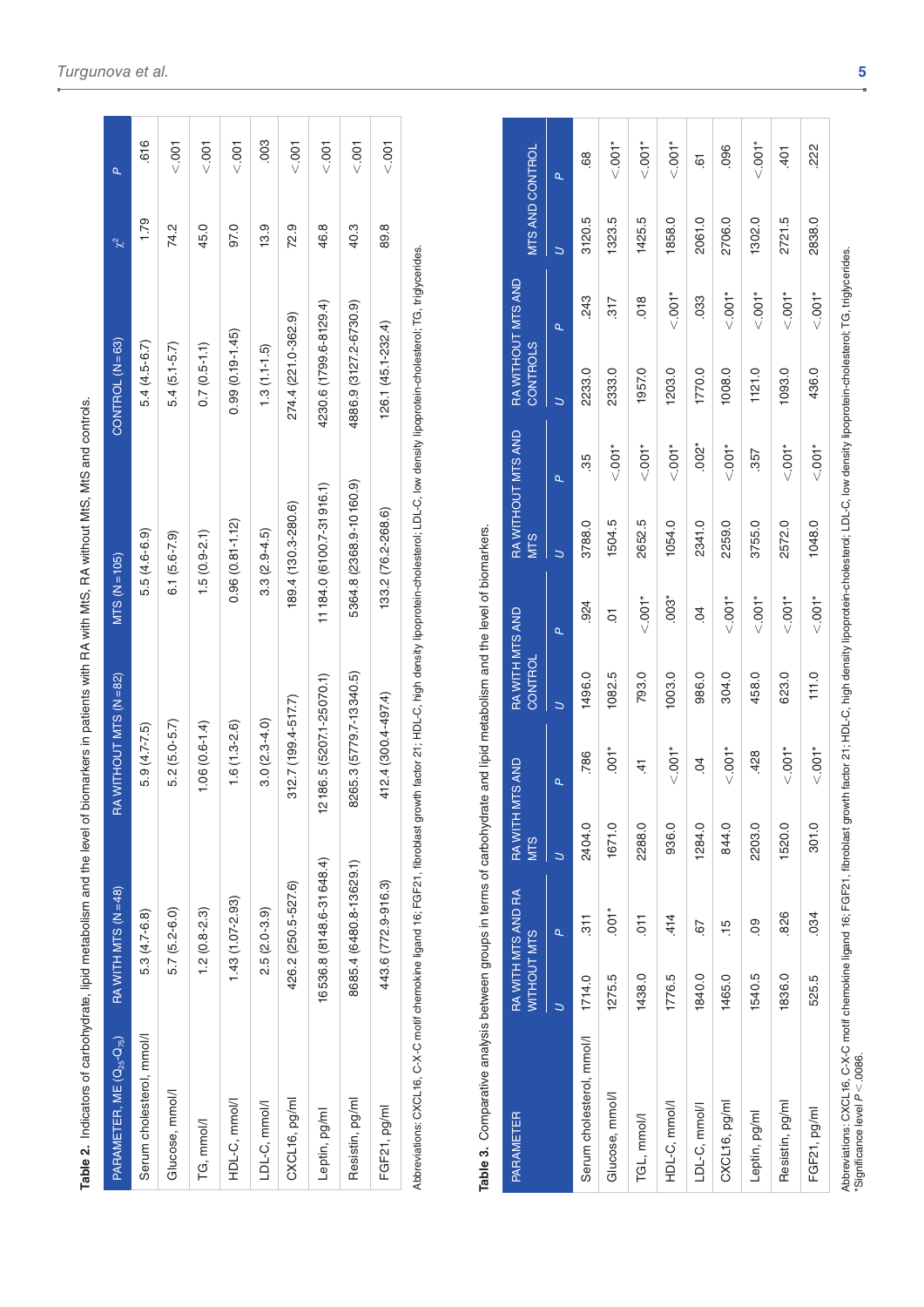|            | CXCL <sub>16</sub> | <b>LEPTIN</b>  | <b>RESISTIN</b>   | FGF <sub>21</sub> |
|------------|--------------------|----------------|-------------------|-------------------|
|            | r; P               | r; P           | r; P              | r; P              |
| Age        | 0.144; .352        | 0.117; .435    | $0.345$ ; $.018*$ | $-0.334; .095$    |
| <b>WC</b>  | 0.075; .630        | $0.39; .007*$  | 0.172; .247       | $-0.107; .602$    |
| <b>SBP</b> | 0.048; .758        | 0.130: .383    | 0.053; .726       | $-0.234; .25$     |
| ТG         | 0.031; .843        | $-0.047; .753$ | $-0.050; .74$     | $-0.276; .172$    |
| HDL-C      | 0.087; .576        | 0.135; .366    | 0.278; .058       | $-0.521; .006*$   |
| LDL-C      | $-0.157; .31$      | 0.171; .255    | $-0.194$ ; .197   | $-0.091; .664$    |
| DAS28-ESR  | 0.132; .403        | 0.034; .823    | 0.183; .23        | 0.009; .966       |
| <b>ESR</b> | $-0.069; .684$     | $-0.047; .777$ | 0.012; .942       | $-0,2; .338$      |

**Table 4.** Correlations between the studied adipokines and clinical and biochemical parameters в группе RA with MtS.

Аbbreviations: DAS28-ESR, Disease Activity Score evaluated using erythrocyte sedimentation rate; ESR, erythrocyte sedimentation rate; HDL-C, high density lipoproteincholesterol; LDL-C, low density lipoprotein-cholesterol; SBP, systolic blood pressure; TG, triglycerides; WC, waist circumference. \*Significance level *P*⩽.05.

**Table 5.** Correlations between the studied adipokines and clinical and biochemical parameters в группе RA without MtS.

|            | CXCL16            | <b>LEPTIN</b>   | <b>RESISTIN</b>   | FGF <sub>21</sub> |
|------------|-------------------|-----------------|-------------------|-------------------|
|            | r; P              | r: P            | r; P              | r; P              |
| Age        | $0.253$ ; $.025*$ | 0.073; .519     | 0.006: .96        | 0.056; .68        |
| <b>WC</b>  | 0.018; .877       | $0.291: .009*$  | 0.101; .373       | $-0.063; .644$    |
| <b>SBP</b> | 0.096; .401       | 0.083; .464     | $-0.005$ ; .967   | $-0.091; .5$      |
| ТG         | 0.139; .221       | 0.075: .508     | 0.067; .554       | 0.143; .29        |
| HDL-C      | $0.241: .033*$    | 0.138: .225     | $0.411; < 0.001*$ | $-0.043; .754$    |
| LDL-C      | $-0.058$ ; .611   | $-0.008$ ; .944 | $-0.198; .078$    | $-0.088$ ; .514   |
| DAS28-ESR  | 0.085; .457       | 0.56; .526      | 0.035; .755       | 0.096; .476       |
| <b>ESR</b> | 0.183; .131       | $-0.098$ ; .03* | $-0.073; .55$     | 0.015; .916       |

Аbbreviations: DAS28-ESR, Disease Activity Score evaluated using erythrocyte sedimentation rate; ESR, erythrocyte sedimentation rate; HDL-C, high density lipoproteincholesterol; LDL-C, low density lipoprotein-cholesterol; SBP, systolic blood pressure; TG, triglycerides; WC, waist circumference. \*Significance level *P*⩽.05.

BMI, RA disease activity and bone erosion.<sup>26,27</sup> The positive correlation that we have found between the CXCL16 and WC and the negative one with the HDL-C levels in MetS is confirmed by studies of other authors who have found the correlation between CXCL16 and WC, triglyceride levels and diastolic blood pressure.29 In the RA, a direct correlation relationship between chemokine and CXCL16, and HDL-C can be associated with a "lipid paradox" where the HDL-C does not perform its usual positive role in the prevention of atherosclerosis, but becomes a proinflammatory marker.

Over the last few years, the role of the adipokines in the RA pathogenesis has been studied, but the results remain conflicting. We have found the elevated leptin levels in RA patients with MetS as compared to the control group, but it is not substantially different from that in the RA group and MetS group. Most studies have also shown elevated leptin levels in the blood

of RA patients compared to the controls. Leptin is assumed to be a proinflammatory adipokine, since it promotes production of cytokines, such as tumor necrosis factor, IL-6 reactive oxygen species, and is a cause for production of macrophagederived chemokine. Some studies have shown the relationship between elevated leptin level and RA disease activity, RA disease duration, radiographic joint damage.30-32 We have not found an association of leptin levels with RA disease activity indicators. In our study we have found positive correlation relationship between leptin levels and WC in all groups, which is stronger in RA patients with MetS group  $(r=0.39; P=0.007)$ . We believe that our findings stress the negative role of central obesity, found to be in most patients with RA and in all patients with MetS. In contrast, a study by Fioravanti A, et al. no correlations between leptin levels and clinical and biochemical parameters were found.33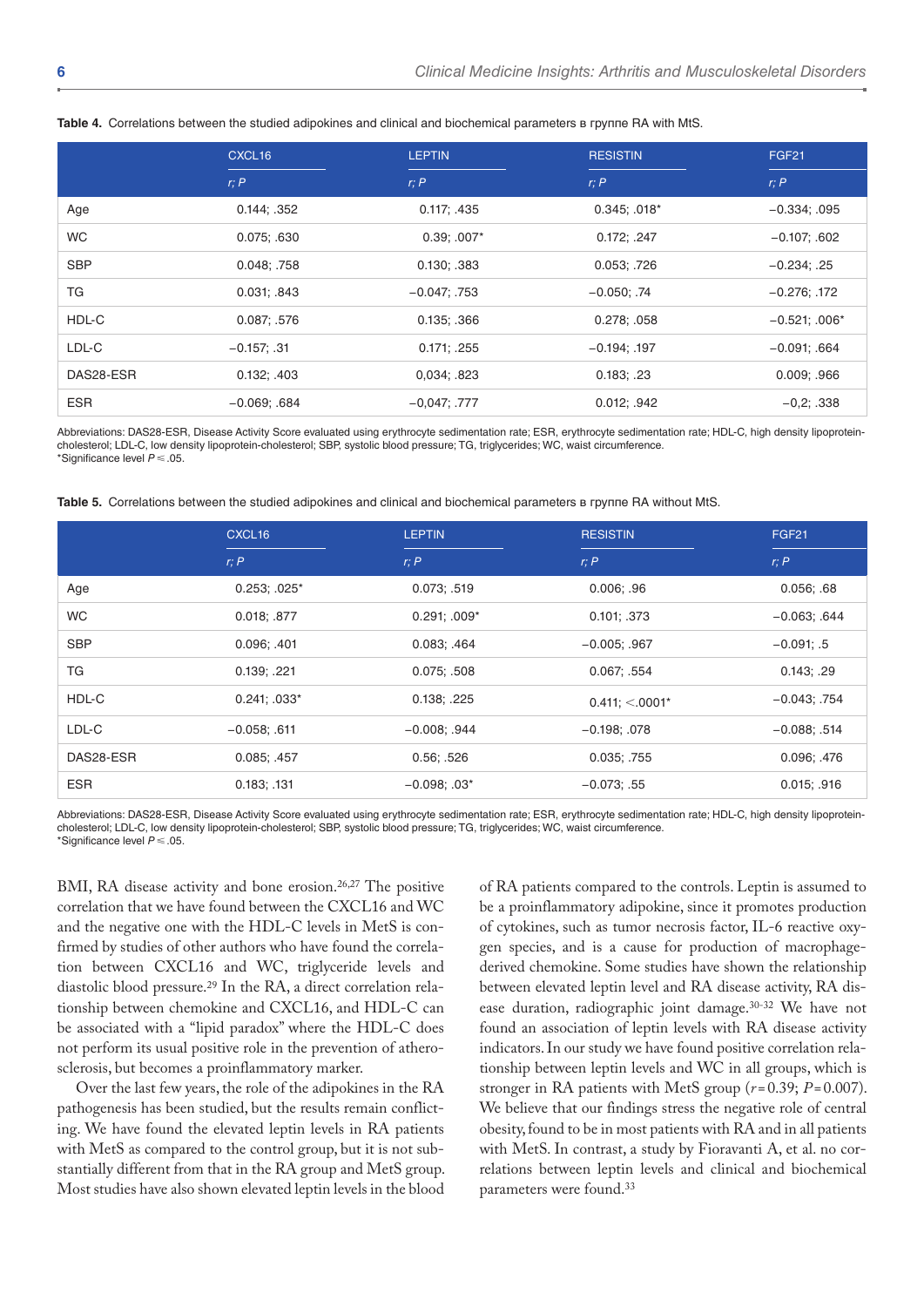Our findings on the elevated resistin levels in the RA patients with or without MetS, are consistent with the findings of Kontunen et al.34 We have not found more comparative data of resistin levels in the RA patients with MetS. Meta-analysis have shown that in most studies the resistin level in RA patients is higher than that in the control group.35 Several studies have found the association of resistin level with inflammation indicators such as C-reactive protein, erythrocyte sedimentation rate, IL-6, IL-1, as well as with white blood cells count in RA patients.30,34-38 We have not found any correlation between the resistin levels and the DAS28 activity score. We have also shown that resistin levels do not correlate with WC, unlike leptin levels, what coincides with the findings of other researchers.39 A positive correlation relationship between resistin and patients' age was found in RA with MetS group. The age seems not affect the resistin levels regardless of body fat mass, but the elevated level of that adipokine is associated with an increased risk of CVD in older men and women.40

The FGF21 studies at RA are few. The increase in the FGF21 level in RA, regardless of the presence of MetS, coincides with the results of a study in which the authors note that serum FGF-21 levels were significantly higher in RA patients and did not correlate with the disease activity.20 In contrast to this work, we have not found any positive correlation between the FGF-21 and the BMI, but have found a negative relationship with the HDL-C level. It is assumed that an augmented FGF-21, especially in seropositive RA patients, can indicate a compensatory response to inflammation, as well as a manifestation of co-morbidity.41 It can be assumed that elevated FGF-21 in the RA with MetS group is due to high comorbidity rates as compared to other groups of patients.

The study has some limitations. Firstly, the study was a cross-sectional one, therefore the cause-effect relations have not been considered. Secondly, the study included just part of all RA disease activity indicators, visual signs of joint damage, which hinders the identification of a close relationship between biomarkers and the disease activity. Thirdly, the study included a relatively small number of RA with MetS patients.

#### **Conclusion**

Thus, the results of our study made it possible for the first time to evaluate the features of changes in the level of inflammation biomarkers, adipokine status in patients with RA and MS compared with patients with RA without MS and with patients with MS. An increase in the level of chemokine CXCL16, resistin, and FGF21 in patients with RA, regardless of the presence of MS, confirms the importance of systemic inflammation, which underlies RA; an increase in the level of leptin is more associated with the presence of abdominal obesity. These data may, to a certain extent, explain the existing increased risk of CVD in RA with MS. Differentiated refinement can be useful in assessing patients' CVRs and justifying early personalized treatment.

#### **Author Contributions**

LGT invented and developed the research, formulated the hypothesis and the purpose of the research, supervised the analytical part of the research, wrote part of the manuscript text. AAS recruited patients into the study, questioned patients, formed a database of the obtained results, carried out statistical processing of the results obtained, and participated in writing the text of the manuscript. DAK participated in the processing of the results obtained, in the formation of the presentation of the obtained data in the form of tables. JPZ reviewed the final version of the manuscript. LLA guided the process of determining the laboratory parameters and writing the corresponding section in the Materials and Methods of the manuscript. RSD supervised the results of this work, reviewed the final version of the manuscript. All authors participated in the discussion of the results and the formation of the final version of the manuscript.

#### **ORCID iD**

Lyudmila Gennadyevna Turgunova D [https://orcid.org/0000](https://orcid.org/0000-0002-6962-4247) [-0002-6962-4247](https://orcid.org/0000-0002-6962-4247)

#### **References**

- 1. Health of the population of the Republic of Kazakhstan and the activities of health organizations in 2017. The statistical collection. Astana; 22 (Almaty), No. 3 (189), 2018 public health, pp. 35-39. [http://www.mz.gov.kz/sites/default/files/](http://www.mz.gov.kz/sites/default/files/pages/sbornik_2018) [pages/sbornik\\_2018](http://www.mz.gov.kz/sites/default/files/pages/sbornik_2018).
- 2. Van Halm VP, Peters MJL, Voskuyl AE, et al. Rheumatoid arthritis versus diabetes as a risk factor for cardiovascular disease: a cross-sectional study, the CARRE Investigation. *Ann Rheum Dis*. 2009;68:1395-1400.
- 3. Martinez E, Martorell J, Riambau V. Review of serum biomarkers in carotid atherosclerosis. *J Vasc Surg*. 2020;71:329-341.
- 4. Södergren A, Karp K, Bengtsson C, Möller B, Rantapää-Dahlqvist S, Wållberg-Jonsson S. Biomarkers associated with cardiovascular disease in patients with early rheumatoid arthritis. *PLoS One*. 2019;14:e0220531.
- 5. Gobbi CA, Asbert P, Alba PB, et al. Marcadores subclínicos de aterosclerosis y factores de riesgo cardiovascular en artritis temprana. [Subclinical markers of atherosclerosis and cardiovascular risk factors in early arthritis]. *Rev Fac Cien Med Univ Nac Cordoba*. 2019;76:174-179 (Spanish).
- 6. Gluvic Z, Zaric B, Resanovic I, et al. Link between metabolic syndrome and insulin resistance. *Curr Vasc Pharmacol*. 2017;15:30-39.
- McCracken E, Monaghan M, Sreenivasan S. Pathophysiology of the metabolic syndrome. *Clin Dermatol*. 2018;36:14-20.
- 8. Sherling DH, Perumareddi P, Hennekens CH. Metabolic syndrome. *J Cardiovasc Pharmacol Ther*. 2017;22:365-367.
- 9. Hallajzadeh J, Safiri S, Mansournia M, et al. Metabolic syndrome and its components among rheumatoid arthritis patients: a comprehensive updated systematic review and meta-analysis. *PLoS One*. 2017;12:e0170361.
- 10. Dessein P, Tobias M, Veller M. Metabolic syndrome and subclinical atherosclerosis in rheumatoid arthritis. *J Rheumatol*. 2006;33:2425-2432.
- 11. Karvounaris SA, Sidiropoulos PI, Papadakis JA, et al. Metabolic syndrome is common among middle-to-older aged Mediterranean patients with rheumatoid arthritis and correlates with disease activity: a retrospective, cross-sectional, controlled, study. *Ann Rheum Dis*. 2007;66:28-33.
- 12. Vergunst CE, Van de Sande MG, Lebre MC, Tak PP. The role of chemokines in rheumatoid arthritis and osteoarthritis. *Scand J Rheumatol*. 2005;34:415-425.
- Zhang Z, Wang Q, Yao J, et al. Chemokine receptor 5, a double-edged sword in metabolic syndrome and cardiovascular disease. *Front Pharmacol*. 2020;11:146.
- 14. Francisco V, Ruiz-Fernández C, Pino J, et al. Adipokines: linking metabolic syndrome, the immune system, and arthritic diseases. *Biochem Pharmacol*. 2019;165:196-206.
- 15. Oner SY, Volkan O, Oner C, Mengi A, Direskeneli H, Tasan DA. Serum leptin levels do not correlate with disease activity in rheumatoid arthritis. *Acta Reumatol Port*. 2015;40:50-54.
- 16. Hammad MH, Nasef S, Musalam D, Ahmed MM, Osman I, Hammad MH. Resistin, an adipokine, its relation to inflammation in Systemic Lupus Erythematosus and Rheumatoid Arthritis. *Middle East J Intern Med*. 2014;7:3-9.